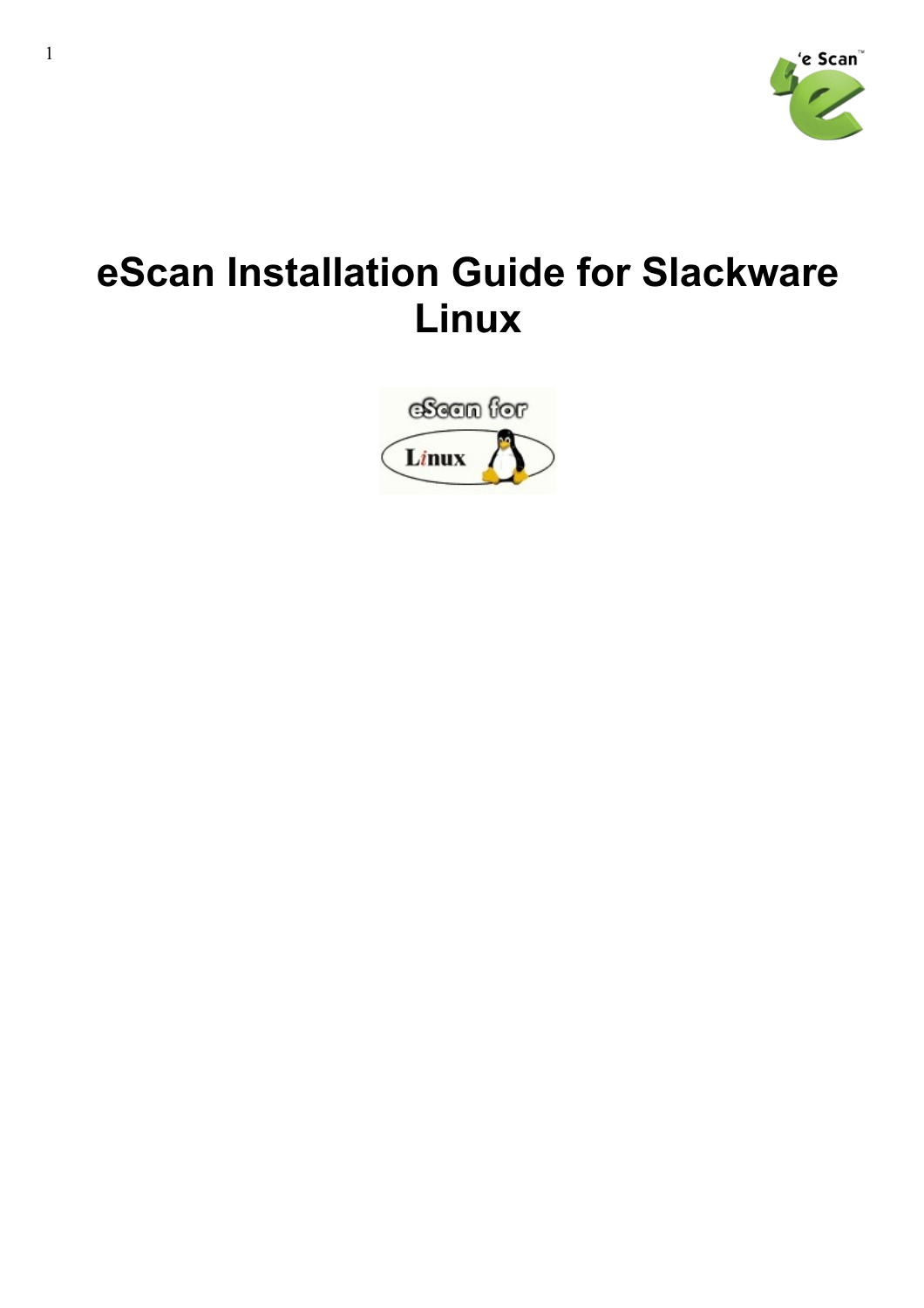

## **I. Required eScan for Linux RPMS**

mwadmin - mwadmin-x.x-x.slackware.12.2.i386.rpm

mwav - mwav-x.x-x.slackware.12.2.i386.rpm

escan - escan-x.x-x.slackware.12.2.i386.rpm

## **II. Following packages are required to resolve the most common Dependencies in eScan for Linux (Slackware)**

- $\bullet$  glibc-2.7
- openIdap-client-2.3.43
- $\bullet$  expat-2.0.1
- $\bullet$  cyrus-sasl-2.1.22
- $\bullet$  openssl-0.9.8i
- $\bullet$  bzip2-1.0.5
- $\bullet$  zlib-1.2.3
- $\bullet$  gmp-4.2.3
- $\bullet$  expat-2.0.1
- $\bullet$  fontconfig-2.6.0
- $\bullet$  freetype-2.3.7
- $\bullet$  libdrm-2.3.0
- $qcc-4.2.4$
- $qcc-q++-4.2.4$
- xorg-server-1.4.2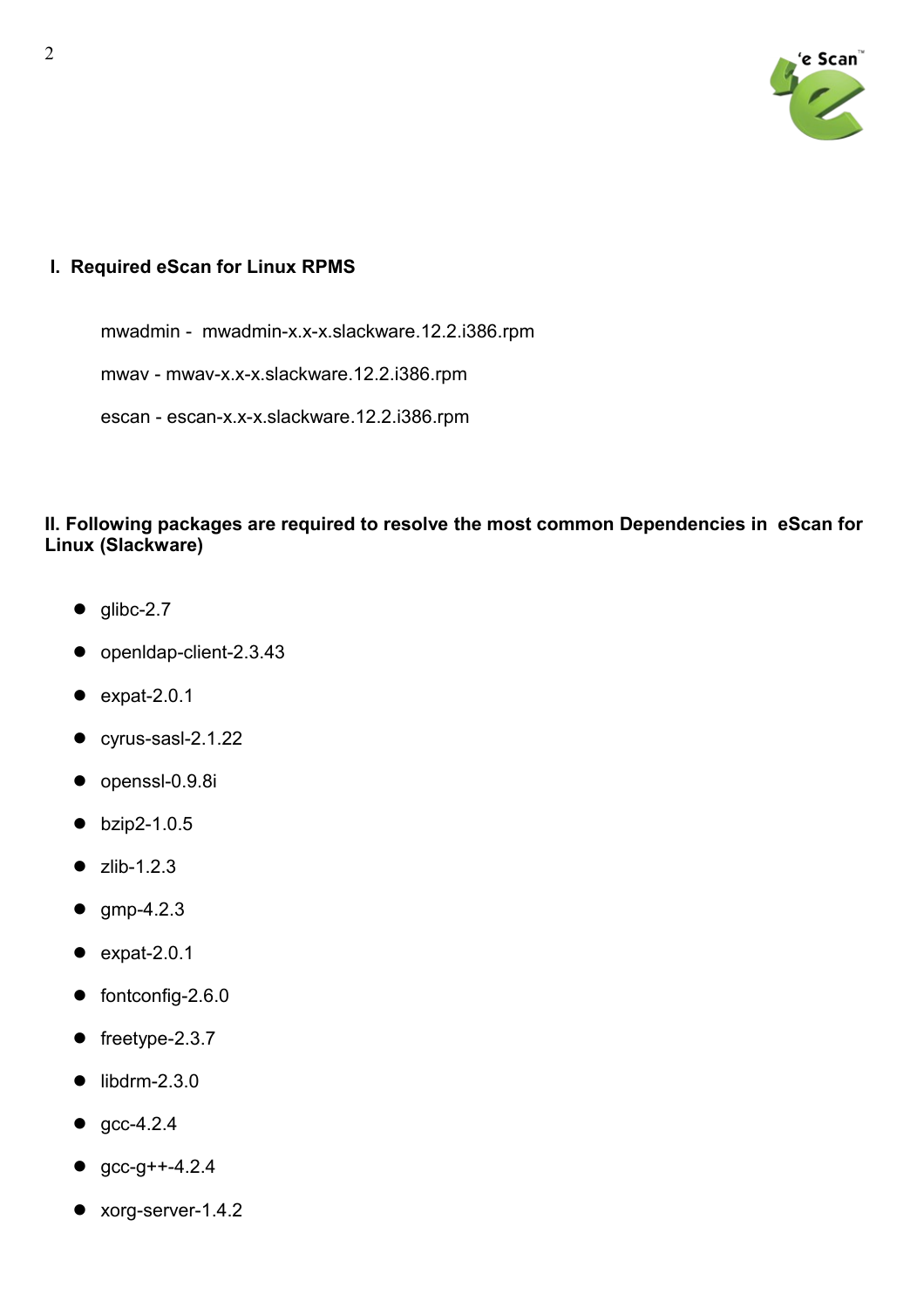

- $\bullet$  x11-skel-7.1
- $\bullet$  xdm-1.1.7
- $\bullet$  qt-3.3.8b
- $\bullet$  libpng-1.2.32

# **III. Installation Steps**

Command Line

# rpm -ivh --nodeps mwadmin-x.x-x.slackware.12.2.i386.rpm

# rpm -ivh --nodeps mwav-x.x-x.slackware.12.2.i386.rpm

# rpm -ivh --nodeps escan-x.x-x.slackware.12.2.i386.rpm

#### **NOTE:- --nodeps parameter (mandatory when installing in Slackware) will not do a dependency check before installing the package.**

# **IV. Managing eScan for linux using the Web Administrator**

## **NOTE: Browser supported is Firefox.**

a) To login to the Web Administration

# **https://<eScan\_Server\_IP\_address>:10443**

b) On first time login, "Create Super USER" window will be displayed

Username should be in the EMAIL-ID format i.e. username@domain.com

c) To configure downloading of eScan AV updates, select **MWAV** in the list of Product-Name drop down box.